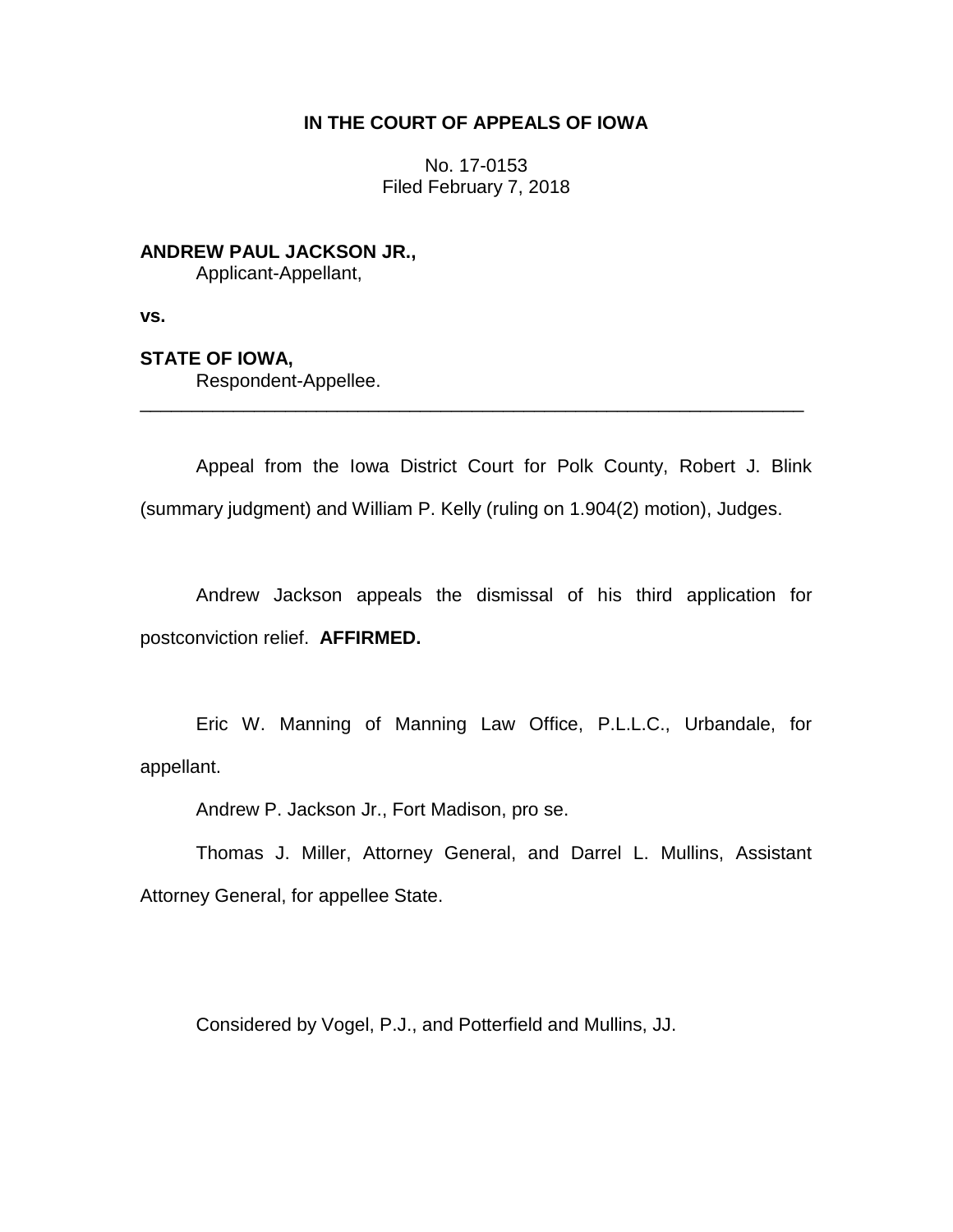## **MULLINS, Judge.**

 $\overline{a}$ 

In 2001, Andrew Jackson was convicted of first-degree robbery, firstdegree burglary, and second-degree kidnapping.<sup>1</sup> At issue in this appeal is Jackson's third application for postconviction relief (PCR), which was filed in October 2015. In his application, Jackson argued his trial counsel rendered ineffective assistance in failing to object to the kidnapping instruction on the ground that it did not include the intensifying language contained in the *State v. Rich* tripartite test. *See* 305 N.W.2d 739, 745 (Iowa 1981) (noting confinement or removal under the kidnapping statute "must be more than slight, inconsequential, or an incident inherent in [another crime] so that it has a significance independent from [the other crime]" and sufficient "confinement or removal may exist because it *substantially* increases the risk of harm to the victim, *significantly* lessens the risk of detection, or *significantly* facilitates escape following the consummation of the offense" (emphasis added)).

The State moved for summary dismissal on statute-of-limitations grounds. At a subsequent hearing, Jackson argued a concurring opinion in a recent supreme court case, *State v. Robinson*, 859 N.W.2d 464, 487–92 (Iowa 2015) (Wiggins, J., concurring specially), amounted to a substantive change in the law exempting him from the statute of limitations. The district court disagreed and

<sup>&</sup>lt;sup>1</sup> This court affirmed Jackson's conviction on direct appeal. See generally State v. *Jackson*, No. 01-0925, 2002 WL 31308139, at \*1–3 (Iowa Ct. App. Oct. 16, 2002), *further review denied* (Jan. 3, 2003). We also affirmed the denial of Jackson's subsequent postconviction-relief application. *See generally Jackson v. State*, No. 04- 0880, 2006 WL 1229999, at \*1–5 (Iowa Ct. App. Apr. 26, 2006), *further review denied* (July 18, 2006). Shortly thereafter, the United States District Court for the Southern District of Iowa also dismissed and denied Jackson's petition for habeas corpus relief. This court recently affirmed the dismissal of Jackson's second postconviction-relief application. *See generally Jackson v. State*, No. 15-0233, 2016 WL 1680137, at \*1–3 (Iowa Ct. App. Apr. 27, 2016).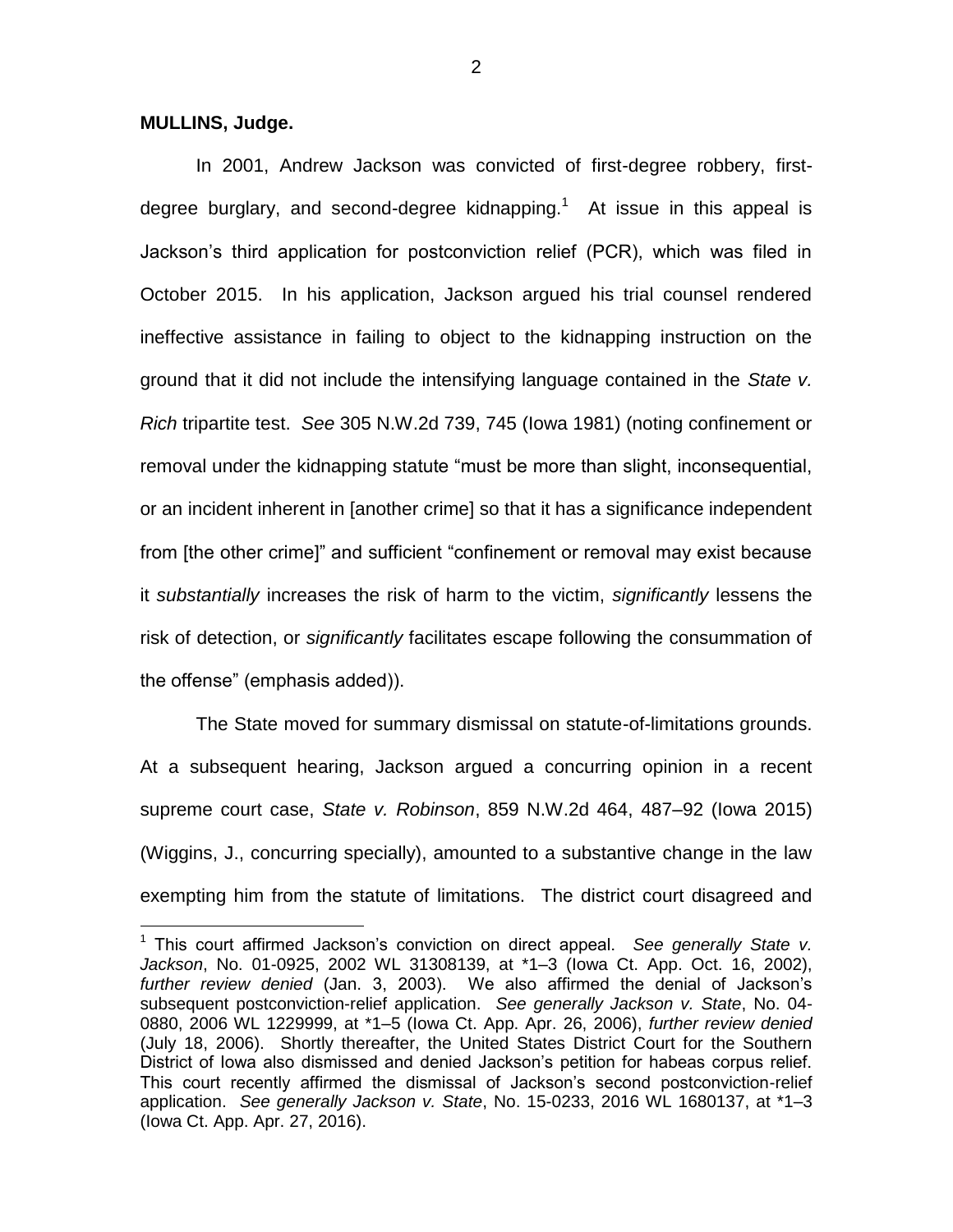granted the State's motion for summary dismissal on statute-of-limitations grounds.

On appeal, Jackson challenges the district court's summary dismissal of his PCR application as time-barred.<sup>2</sup> He continues to rely upon his argument that *Robinson* amounts to a substantive change in the law exempting him from the statute of limitations. PCR "applications must be filed within three years from the date the conviction or decision is final or, in the event of an appeal, from the date the writ of procedendo is issued." Iowa Code § 822.3 (2015). "However, this limitation does not apply to a ground of . . . law that could not have been raised within the applicable time period." *Id.*

Procedendo following Jackson's initial appeal issued in January 2003. Jackson did not file his third PCR application until more than twelve years later. *Rich* was decided approximately two decades before Jackson's conviction. Any arguments flowing from that decision were obviously available to Jackson and could have been raised within the limitations period. Finally, we repeat our position that "*Robinson* did not announce a new rule; it merely clarified an existing rule" and "[c]larifications of existing law do not constitute new grounds of fact or law for PCR purposes." *Brandes v. State*, No. 17-0128, 2017 WL 6517176, at \*1 (Iowa Ct. App. Dec. 20, 2017); *accord Grayson v. State*, No. 15- 1382, 2016 WL 6652357, at \*2 (Iowa Ct. App. Nov. 9, 2016) ("[O]ur court has previously concluded the supreme court did not announce a new rule in

 $\overline{a}$ 

 $2$  Jackson also states the district court erred in not granting a hearing on his subsequent motion to enlarge or amend. Because he provides no argument or analysis on this assignment of error, we deem the argument waived. *See* Iowa R. App. P.  $6.903(2)(g)(3)$ .